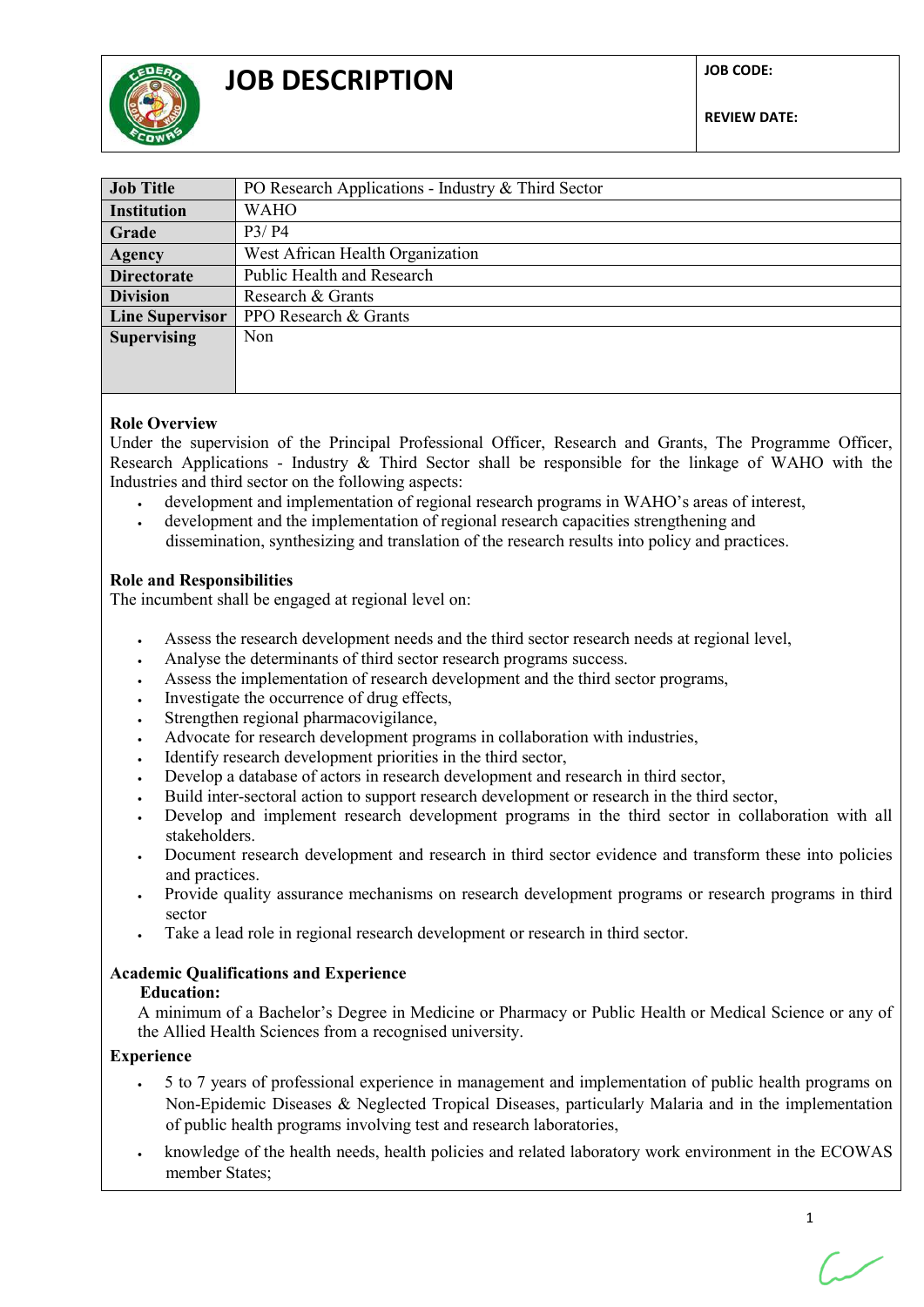

- ability to investigate the occurrence of health effects and health hazards, strengthen disease surveillance, disease prevention, control and notification and analyse the determinants of identified health needs.
- Knowledge of the International Health Regulations, the epidemiology of infectious diseases and other threats to regional health security, as well as issues and practices related to disease prevention and control in the West African region.
- Knowledge and understanding of the policies and procedures on Non-Epidemic Diseases & Neglected Tropical Diseases and in implementation of public health strategies on Non-Epidemic Diseases & Neglected Tropical Diseases, particularly Malaria,
- Demonstrated knowledge of WAHO mandates and operations in the areas of public health, epidemiology, Tuberculosis, HIV and other communicable disease prevention and control strategies and programmes.
- Knowledge of problems and needs in the pharmaceutical sector at country and regional levels, and the ability to develop suggestions for resolving pharmaceutical challenges;
- Ability to develop programs to support local pharmaceutical manufacturers to upgrade their facilities to attain GMP/WHO standards;
- Knowledge the principles and practice of public health management in the ECOWAS region, and proven ability to conduct Research Development or research with the third sector in West Africa.

# **ECOWAS Key Competencies**

# **P3-02-01 LEADERSHIP**

- ability to persuade/influence others to consider a certain point of view, adopt a new idea or implement new methods and practices;
- ability to lead a team of trainees/junior staff and instill a spirit of teamwork to engage employees and achieve a well-defined set of activities;
- ability to respect chain of command in an appropriate manner;
- ability to resolve challenges that occur with minimal direction and/or to recommend and explain solutions or alternatives for approval;
- ability to utilize the Code of Ethics to manage self, others, information and resources;
- ability to mentor others and create feedback loops with supervisors, colleagues and the subordinates to build strong working relationships and improve performance;
- contribute to maintaining organizational unit's performance goals and standards.

# **P3-03-01 CLIENT SERVICE ORIENTATION**

- interpersonal skills with ability to keep a client informed of progress or setbacks in projects of relevance to timeline, quality and quantity;
- ability to proactively interact with clients and build strong trusting relationships based on mutual respect and regular discussions;
- ability to establish and sustain professional credibility with clients/stakeholders in a manner that anticipates their need, mitigates issues and that carefully balances professional obligations with the need to be sensitive and responsive to their needs;
- ability to counsel, advise, consult and guide others on matters pertaining to assigned client service responsibilities and established client service standards
- Proven experience in the management of Health Information system
- Knowledge in database development and management. DHIS2 knowledge will be an advantage
- Advanced knowledge in health information analysis tools.
- Excellent management capacity, including networking and alliance building.
- Ability to work within a multinational environment and with a diverse range of people and organisations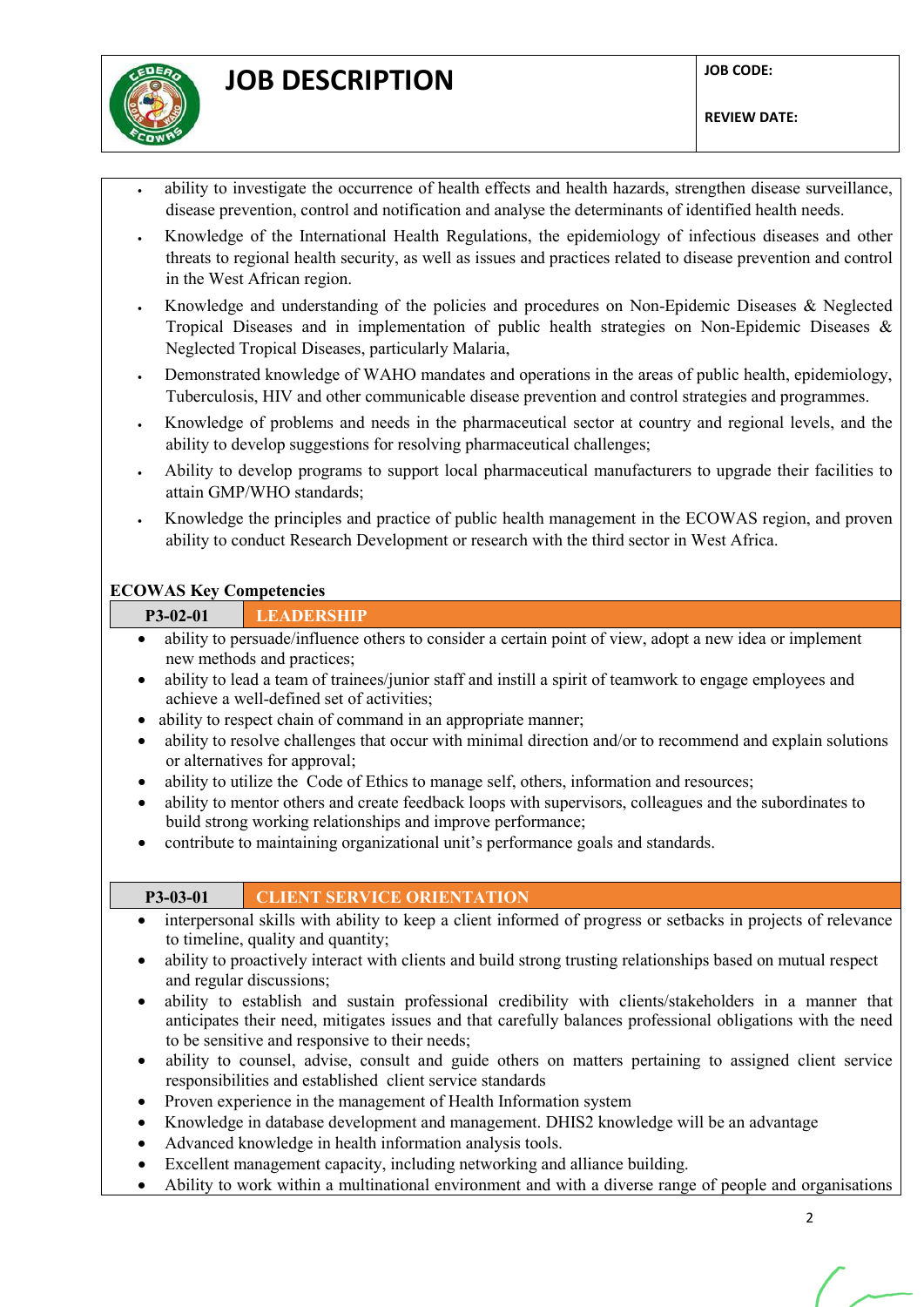

at the national, regional and global levels.

writing and verbal means, ;

- Demonstrated ability to work in team setting, group facilitation and good interpersonal skills.
- Proven knowledge of new developments in own occupation/profession.
- Effective organizational skills with the ability to prioritize

| P3-04-01               | MULTICULTURAL SENSITIVITY AND ADVOCACY                                                                                                                                                                          |
|------------------------|-----------------------------------------------------------------------------------------------------------------------------------------------------------------------------------------------------------------|
| $\bullet$              | demonstrate respect for cultural differences, fairness and ability to relate well with people from varied<br>backgrounds, nationality, gender, ethnicity, race and religion;                                    |
| $\bullet$              | understanding of diverse cultural views especially within West Africa, with sensitivity to group<br>differences; ability to challenge bias and to practice tolerance and empathy;                               |
| $\bullet$<br>$\bullet$ | ability to listen actively, consider people's concerns and apply judgement, tact and diplomacy;<br>ability to work in a diverse and inclusive interactive environment that benefits from diverse strengths;     |
| ٠                      | ability and responsibility for incorporating gender perspectives and ensuring the equal participation of<br>women and men in all areas of work;                                                                 |
| $\bullet$              | ability to encourage, empower, and advocate for people in an un-biased and transparent manner.                                                                                                                  |
| P3-05-01               | <b>KNOWLEDGE OF ECOWAS</b>                                                                                                                                                                                      |
| $\bullet$              | knowledge of ECOWAS institutions, sectors, programmes and policies;                                                                                                                                             |
| $\bullet$              | knowledge of ECOWAS internal operational requirements of programs, projects, services and systems<br>required to achieve work assignments and meet performance goals;                                           |
| $\bullet$              | knowledge of rules and procedures of ECOWAS associated assigned responsibilities and ability to<br>explain these clearly to others;                                                                             |
| responsibilities;      | knowledge of the ECOWAS culture, structures and performance issues and priorities impacting assigned                                                                                                            |
| $\bullet$              | knowledge of member states development trends, indicators, challenges and opportunities as it relates to<br>project/programme assigned to own position.                                                         |
| P3-06-01               | <b>ANALYTICAL AND CRITICAL THINKING</b>                                                                                                                                                                         |
| ٠                      | ability to study data/information from a variety of sources, identify anomalies, trends and issues, present<br>findings, and make recommendations;                                                              |
| $\bullet$              | ability to break down problems or processes into key parts to identify and solve gaps in service, quality<br>assurance, compliance and performance targets;                                                     |
| goals;                 | knowledge of and ability to apply techniques to generate creative ideas and new approaches to meeting                                                                                                           |
|                        | ability to use evidence and research to inform policies and programs and identify relevant and appropriate<br>sources of information, including stakeholders, regional institutions and/or internal committees. |
| P3-07-01               | <b>COMMUNICATION</b>                                                                                                                                                                                            |
| ٠                      | demonstrate operational computer proficiency using appropriate tools;                                                                                                                                           |
| ٠                      | ability to make sound use of graphics and tables to effectively present numerical data to write semi-<br>complex technical reports/proposals and edit/check templates, letters, etc.                            |
|                        | ability to convey information clearly and concisely in a succinct and organized manner through both                                                                                                             |